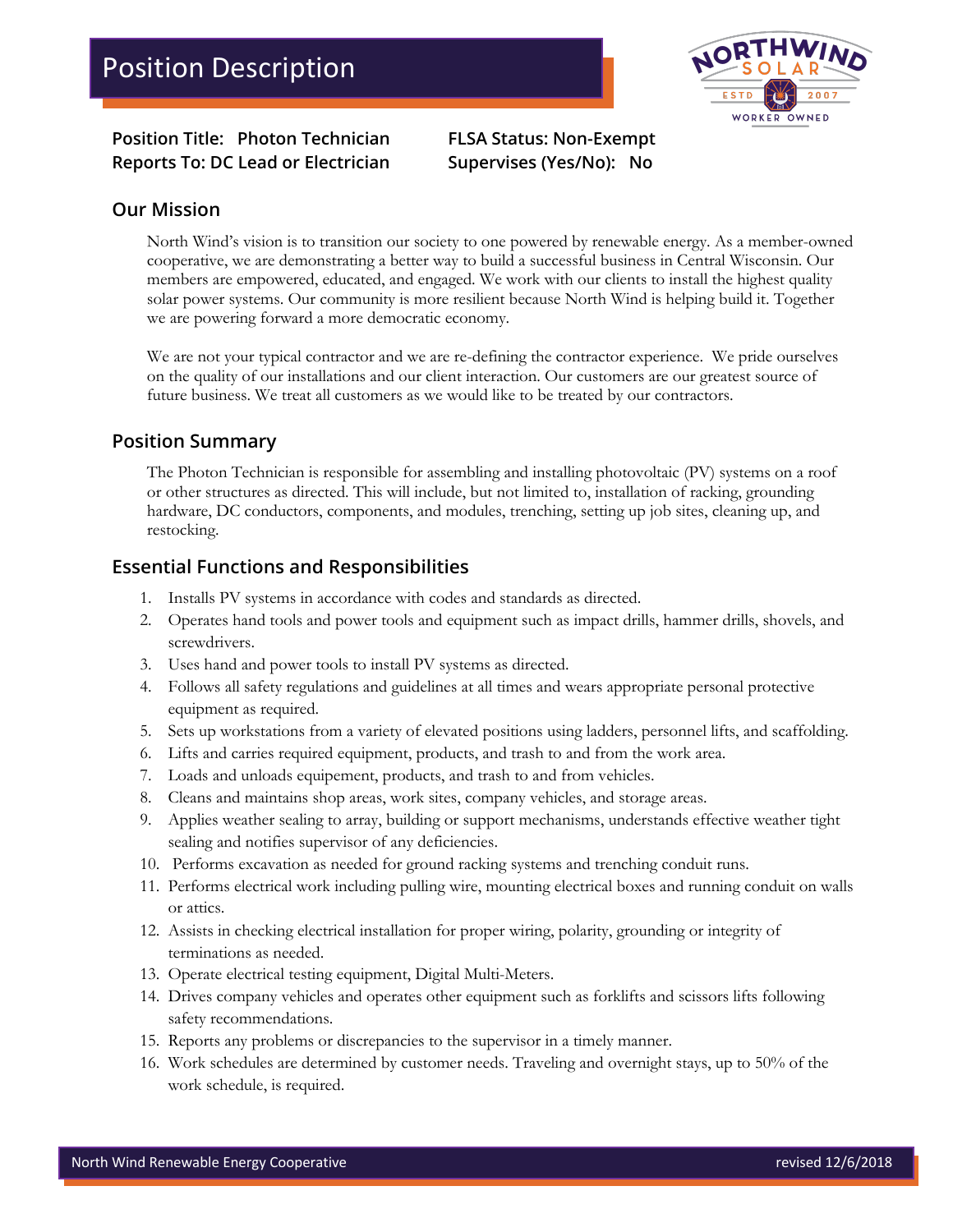# Position Description



## **Qualifications & Requirements**

Minimum Education and Requirements:

- High school or equivalent
- Valid WI Driver's License
- Must be able to successfully pass pre-employment screenings

Required Certifications/Licensure (within first year of employment)

- $\bullet$  OSHA 10
- NWREC Forklift Training
- Red Cross First Aid

Preferred Certifications/Licensure;

● NABCEP Associates Certificate or Installer Certificate

#### **Experience**

Required: None

Preferred:

- 1-2 years solar installation experience
- 1-2 years carpentry skills

#### **Knowledge and Skills That Lead to Success**

- Strong ability to work with hands, troubleshooting, electrical aptitude
- Positive attitude
- Excellent communication and customer service skills
- Works well in a team environment.

#### **Physical Demands / Work Environment**

- 1. While performing the essential functions of this job, the employee is regularly required to stand, kneel, bend, walk, climb, use hands, reach with hands and arms, and talk or hear. The employee is regularly required to lift/move materials of 50 pounds, occasionally overhead, unassisted
- 2. While performing the duties of this job, the employee is regularly exposed to high, precarious places, outdoor weather conditions, confined spaces, and extreme temperatures.
- 3. Occasionally performing work in tight spaces such as an attic, crawl space or closets.
- 4. Reasonable accommodations may be made to enable individuals with disabilities to perform the essential functions.

#### **Total Benefits Package**

- 1. Health insurance available through WPS and dental insurance through Delta Dental with a \$300 Northwind monthly contribution.
- 2. Disability Insurance both long and short term
- 3. HSA Contributions of \$100 per month
- 4. Life insurance
- 5. Paid Education: Both Professional Development and Personal Enrichment
- 6. Generous equipment allowance for both Safety equipment and tools